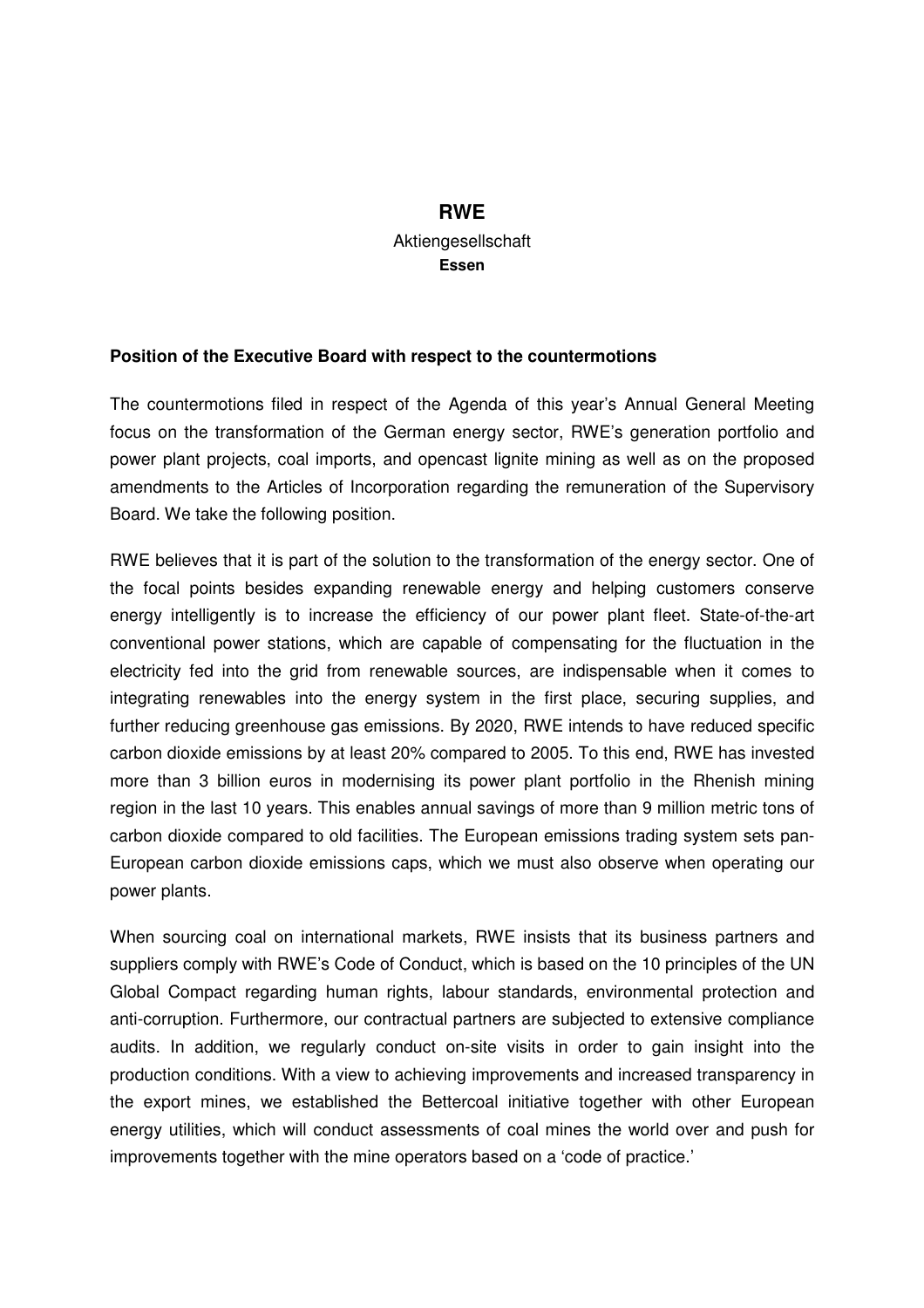RWE attaches significant importance to being a good neighbour to the residents of the Rhenish mining region. The environment surrounding our operations is characterised by a high degree of public acceptance. All of the permits required to use the land in the Hambach Forest have been obtained, and the usage is supported by the wide political consensus of democratically elected and legitimised committees. Of course, all our operations in the Rhenish mining region comply with the strict statutory regulations concerning emission protection, nature preservation and wildlife conservation. Furthermore, we have taken a large number of measures to reduce emissions and keep the air clean, which we constantly refine. The recultivation of the forest on land we have used, including plots surrounding the Hambach opencast mine, is considered exemplary the world over. RWE sees to it that all relocation measures are as socially acceptable as possible.

Freedom of speech and demonstration are also assets that are valuable to RWE. However, property, public welfare guaranteed by a secure supply of energy, and the rule of law are also valuable assets, which must be neither damaged nor curtailed. Therefore, we cannot tolerate illegal activity or occupation.

Our position with respect to the hard coal-fired power plant project at Eemshaven has not changed. The planned dual-block hard coal power station is still one of the world's most modern plants of its kind. The environmental and water permits we have obtained for the power station are definitive. The new application for a permit under nature preservation law was approved by the Province of Groningen in June 2012. We comply with all the requirements of nature preservation law and will fully adhere to all of the emission caps established by law and the authorities, with the threshold values taking particular account of the protective effect they have on the elderly and children. Therefore, we do not agree with the findings of the Greenpeace study with respect to the health threat posed by coal-fired power stations. Nothing stands in the way of continuing the construction work.

We would also like to address the amendment to the Articles of Incorporation concerning the remuneration of the Supervisory Board proposed under Item 9 on the Agenda. It became necessary to adapt the compensation concept because the previous remuneration of the Supervisory Board no longer complied with the changed requirements established in the German Corporate Governance Code with respect to being oriented towards sustainable corporate development. The new concept, which was developed in cooperation with an independent consulting firm taking account of the provisions of the German Stock Corporation Act and current trends, ensures that the remuneration fully satisfies the requirements of the Code. The Supervisory Board members' self-imposed obligation to invest a fixed portion of their emoluments in RWE shares brings the Supervisory Board members' interests in line with the objective of sustainable corporate development.